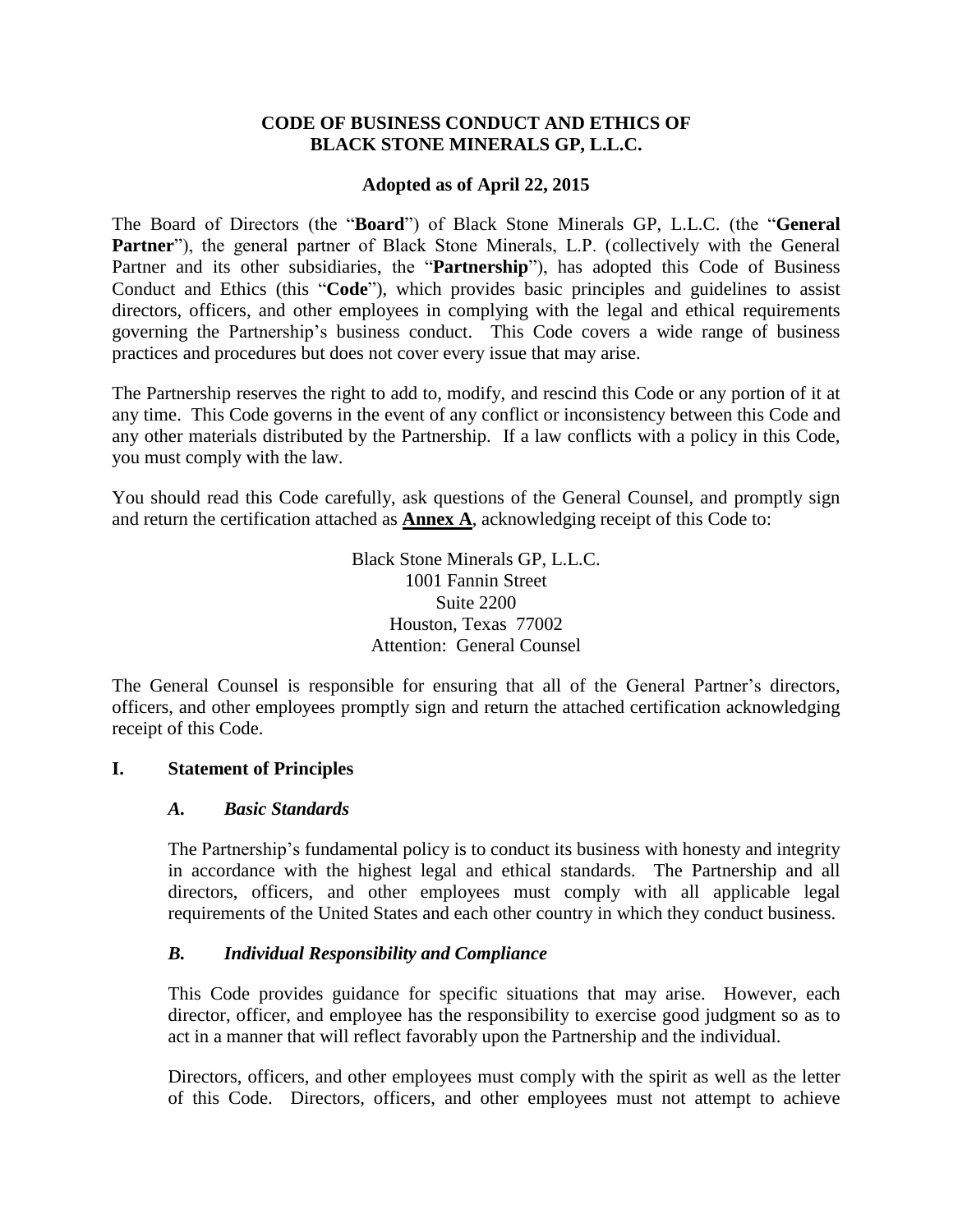indirectly, through the use of agents or other intermediaries, what is prohibited directly by this Code.

## **II. Implementation**

## *A. Condition of Employment*

Each employee must become familiar with and agree to comply with this Code as a condition of such employee's employment. All officers and other employees, regardless of level, must be provided with a copy of this Code at the time their employment commences; *provided*, *however*, that individuals already employed at the time of the adoption of this Code must be provided with a copy of this Code shortly after its adoption. All managers are responsible both for ensuring that all employees under their supervision, regardless of level, are familiar with this Code and for promoting compliance with this Code.

# *B. Condition of Director Appointment/Election*

Each director must become familiar with and agree to comply with this Code. All directors must be provided with a copy of this Code at the time of their appointment or election to serve on the Board.

# *C. Compliance Certificate*

All directors, officers, and other employees must execute compliance certificates substantially in the form of **Annex A** to this Code.

As provided above, each officer and other employee must become familiar with and agree to comply with this Code as a condition of such person's employment. Therefore, each new officer and other employee must execute the Compliance Certificate upon employment and each officer must re-execute the Compliance Certificate on an annual basis thereafter. In addition, each newly elected director must execute the Compliance Certificate upon election or appointment to serve on the Board and annually thereafter as set forth above.

The General Counsel is responsible for ensuring that all directors, officers, and other employees execute and return the Compliance Certificate to the General Counsel or another officer designated by the General Counsel.

# *D. Association with Unaffiliated Enterprises*

Employees associated with enterprises not controlled by the Partnership (including vendors, suppliers, contractors, lawyers, and accountants) must be guided in their conduct by this Code's provisions. Such persons must attempt to influence those enterprises to conduct their activities in conformity with all applicable laws and this Code and must report violations of this Code to the General Counsel.

# *E. Interpretation Questions*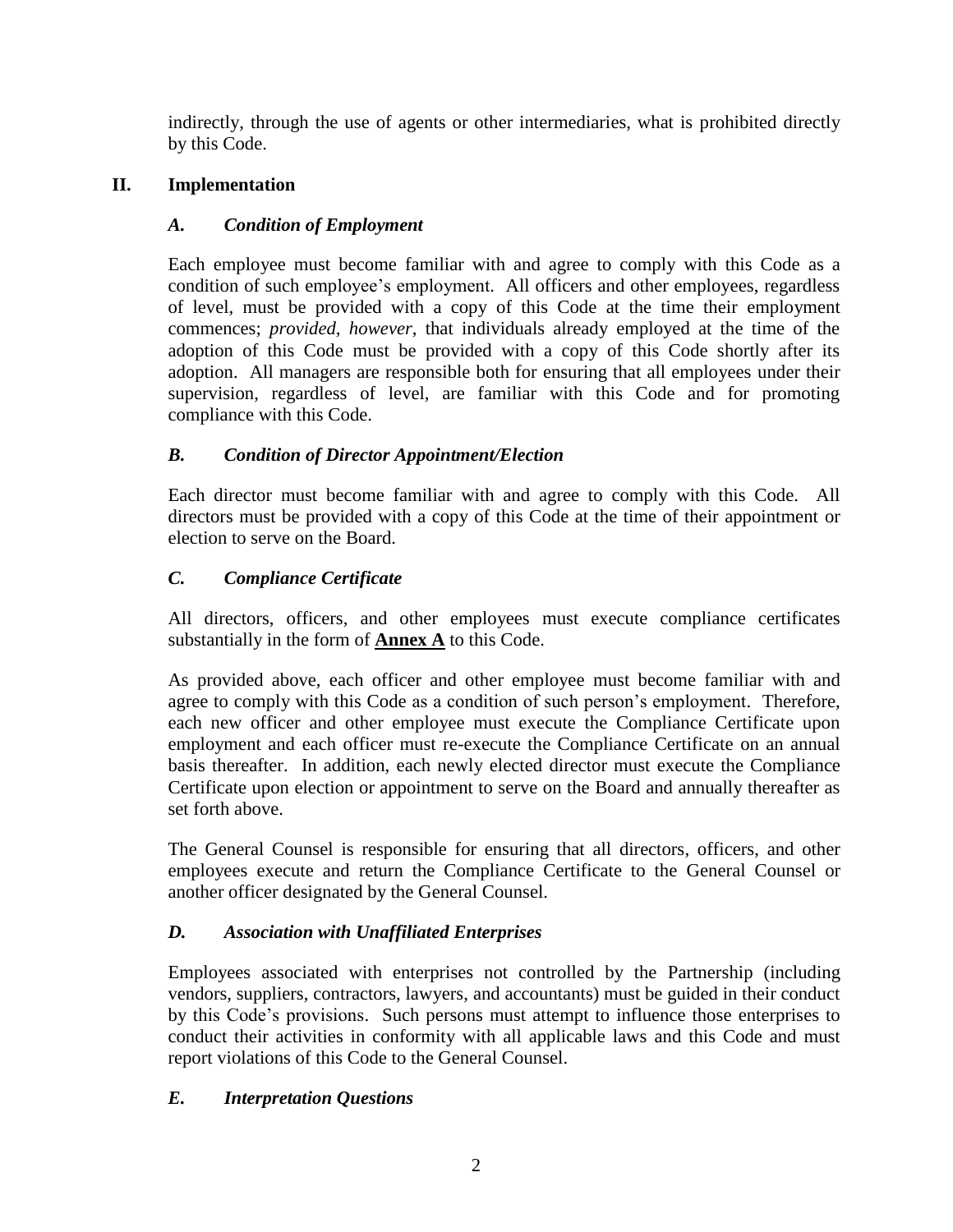Directors, officers, or other employees who have questions on how to proceed or interpret this Code should consult their supervisor, the General Counsel, or any other person(s) designated by the Board to supervise the application of this Code. In addition, please see **Annex B** for a listing of compliance procedures.

### *F. Violation of Policy*

Compliance with this Code is essential. Violations will result in disciplinary action, including dismissal of any officer or other employee where warranted.

### **III. Conflicts of Interest**

#### *A. General*

Conflicts of interest are prohibited as a matter of Partnership policy, unless (1) specifically permitted under the General Partner's First Amended and Restated Limited Liability Company Agreement, as may be amended from time to time (the "**LLC Agreement**"), (2) specifically permitted under the Partnership's First Amended and Restated Agreement of Limited Partnership, as may be amended from time to time (the "Partnership Agreement"), (3) reviewed and approved by the Board, or (4) set forth under guidelines adopted by the Board.

A conflict of interest occurs when an individual's private interest interferes in any way with the interests of the Partnership as a whole. This situation can arise when a director, officer or other employee takes actions or has interests that may make it difficult to perform his or her work objectively and effectively. Conflicts of interest also arise when a director, officer, or other employee, or a member of such person's family or household, receives improper personal benefits as a result of the director's, officer's, or other employee's position with the Partnership. A conflict of interest is deemed to exist whenever, as a result of the nature or responsibilities of his or her relationship with the Partnership, a director, officer, or other employee is in a position to further any personal financial interest or the financial interest of any member of such person's family.

No director, officer, or other employee, regardless of level, is permitted to engage in any business or conduct or enter into any agreement or arrangement that would give rise to actual or potential conflicts of interest. Directors, officers, and other employees should not permit themselves to be placed in a position that might give rise to the appearance that a conflict of interest has arisen.

While it is not possible to describe all circumstances where a conflict of interest involving a director, officer, or employee exists or may exist, the following situations may involve actual or potential conflicts of interest:

 An officer's or employee's interest in, or position with, any supplier, customer, or competitor of the Partnership (except for an investment in publicly traded securities as described below).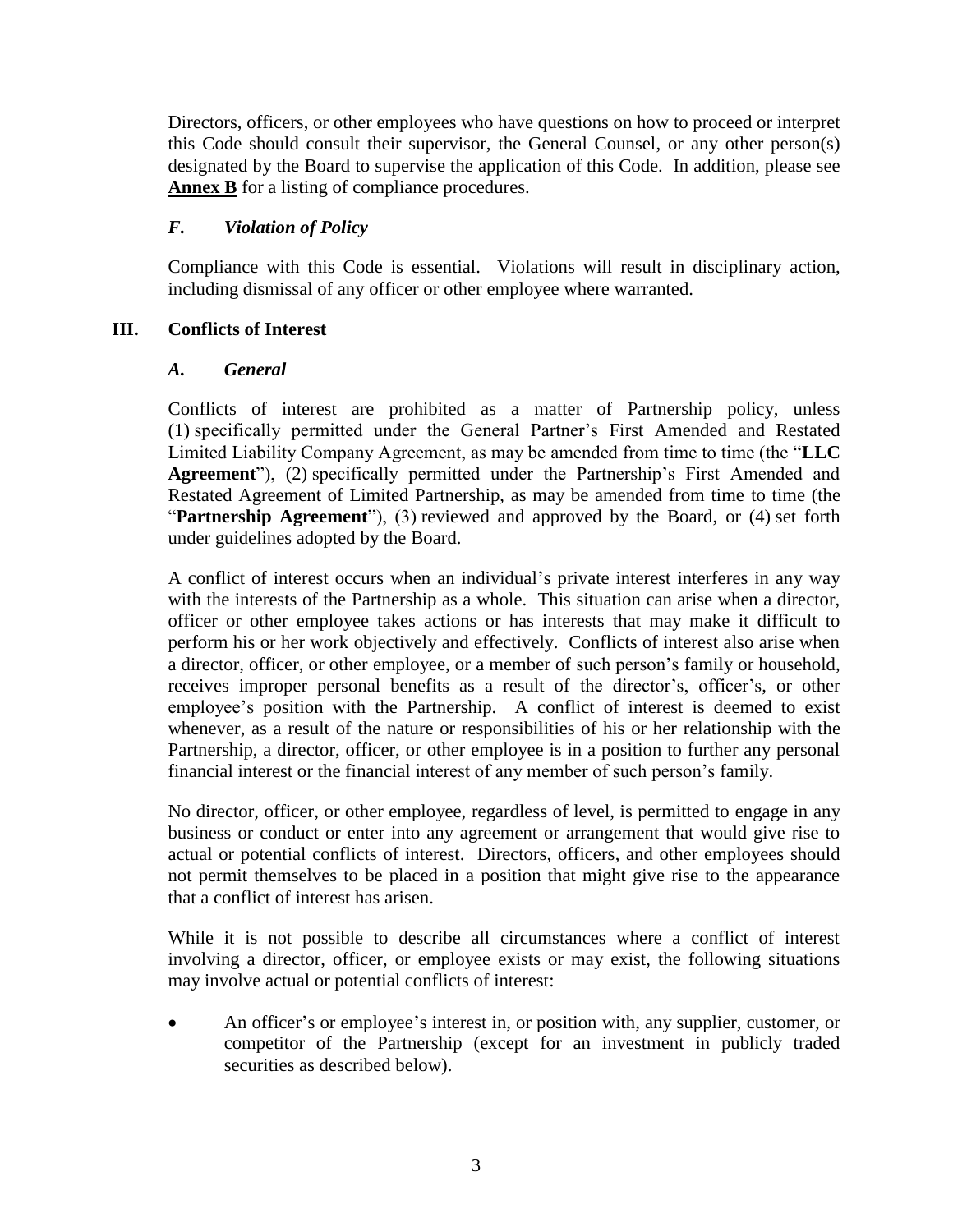- The acceptance of gifts or favors of more than nominal value by a director, officer, or employee (or a member of such person's immediate family) from an actual or prospective customer, supplier, or competitor of the Partnership or any governmental official or other employee. This does not preclude the acceptance by a director, officer, or employee of reasonable business entertainment (such as a lunch or dinner or events involving normal sales promotion, advertising, or publicity).
- The disclosure or use of confidential information gained by reason of employment with the Partnership (or, in the case of a director, election, or appointment to the Board) for profit or advantage by a director, officer, or other employee or anyone else.
- Competition with the Partnership in the acquisition or disposition of rights or property.

The following situations should not be considered conflicts of interest:

- Ownership of publicly traded securities of a supplier, customer, or competitor of the Partnership that do not confer upon the holder any ability to influence or direct the policies or management of the supplier, customer, or competitor.
- A transaction with one of the Partnership's banks, where the transaction is customary and conducted on standard commercially available terms (such as a home mortgage or bank loan).
- A transaction or relationship disclosed in accordance with this Code and determined by outside legal counsel not to be a prohibited conflict of interest.

These examples are given only to guide directors, officers, and other employees in making judgments about conflicts of interest. If any director, officer, or employee finds himself or herself in a situation where a conflict of interest exists or may exist, he or she should immediately report the matter as provided below.

### *B. Reporting Conflicts of Interest Involving Non-Officer Employees*

Actual or potential conflicts of interest involving a non-officer employee, or a member of such person's immediate family, must be reported in writing by the affected person (or by others having knowledge of the existence of the actual or potential conflicts of interest) to the employee's immediate supervisor, who shall consult with the General Counsel to determine whether a conflict of interest actually exists and to recommend measures to be taken to neutralize the adverse effect of the conflict of interest reported, if such measures are available or appropriate under the circumstances. This procedure will be applied so as to minimize its effect on the personal affairs of employees consistent with the protection of the Partnership's interests. The matter may also be referred to the Board for its approval or rejection.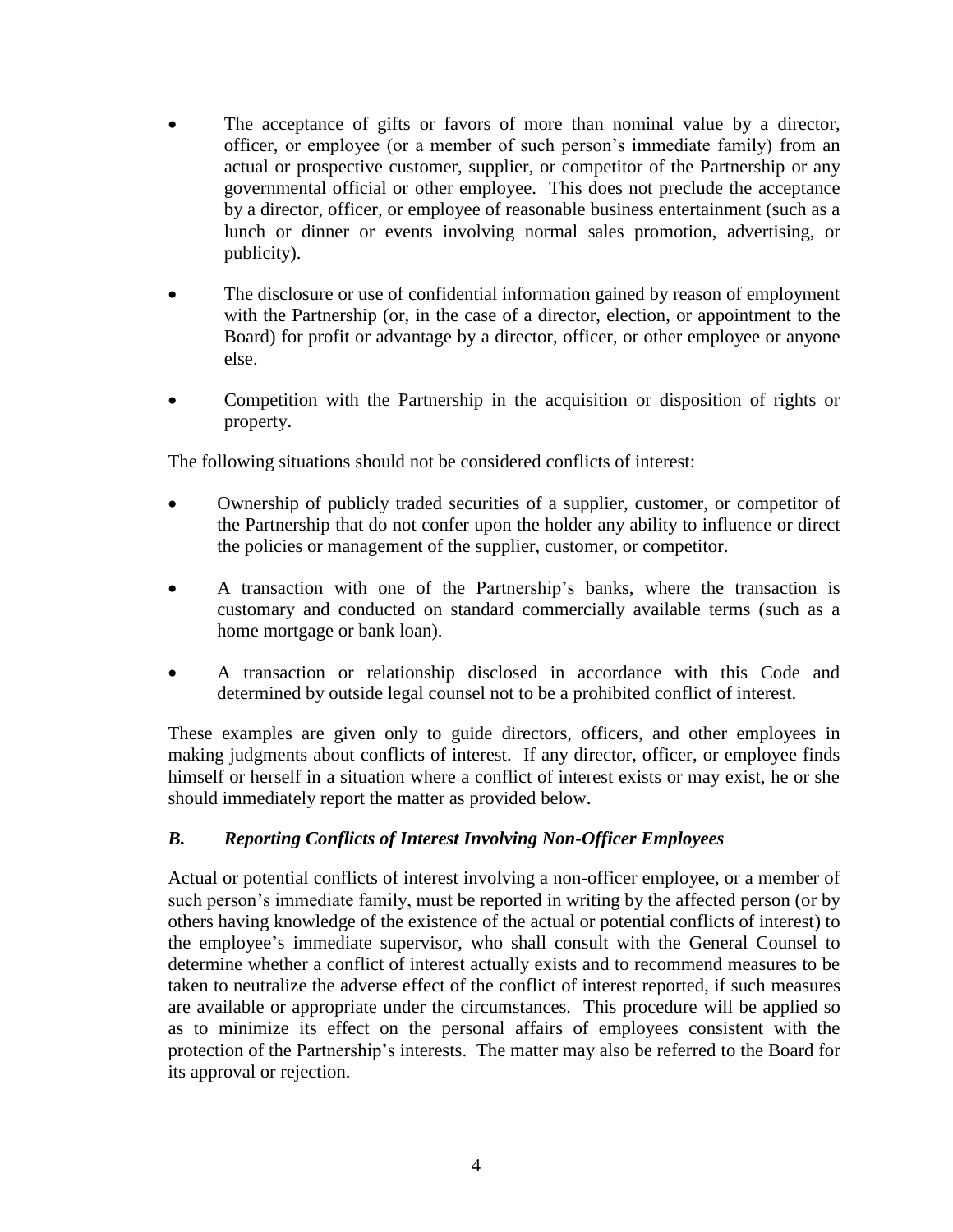### *C. Reporting Conflicts of Interest Involving Directors or Officers*

An actual or potential conflict of interest involving a director or officer, or a member of such person's immediate family, must be reported by the affected person (or by others having knowledge of the existence of the actual or potential conflict of interest) to the General Counsel, who shall promptly disclose the possible conflict of interest to the Board at the earliest time practicable under the circumstances. The possible conflict of interest will be made a matter of record, and the Board will determine whether the possible conflict of interest indeed constitutes a conflict of interest. The Board's approval will be required prior to the consummation of any proposed transaction or arrangement that is determined by the Board to constitute a conflict of interest.

Any member of the Board or any officer having a possible conflict of interest in any proposed transaction or arrangement is not permitted to vote (in the case of a member of the Board) or use his or her personal influence on the matter being considered by the Board. Any member of the Board having a possible conflict of interest is not counted in determining the quorum for consideration and vote on the particular matter. Finally, any member of the Board or any officer having a possible conflict of interest must be excused from any meeting of the Board during discussion (subject to the exception set forth in the paragraph below) and vote on the particular matter (in the case of an interested director). The minutes of the Board meeting should reflect the disclosure, the absence from the meeting of the interested director or officer, the abstention from voting (in the case of an interested director), and the presence of a quorum. The proposed transaction or arrangement is considered approved if it receives the affirmative vote of a majority of the disinterested members of the Board (even though the disinterested members are less than a quorum).

The foregoing requirements do not prohibit the interested director or officer from briefly stating his or her position on the matter or from answering pertinent questions of the disinterested members of the Board, as the interested director's knowledge may be of assistance to the other Board members in their consideration of the matter.

### **IV. Record Keeping**

### *A. Partnership Books and Records*

- 1. *Books and Records*. The Partnership requires honest and accurate recording and reporting of information in order to make responsible business decisions. As such, the Partnership's books, records, and accounts must accurately and fairly reflect transactions in reasonable detail and in accordance with applicable accounting practices and policies. The following examples are given for purposes of illustration and are not intended to limit the generality of the foregoing in any way:
	- No false or deliberately inaccurate entries (such as overbilling or advance billing) are permitted. Discounts, rebates, credits, and allowances do not constitute overbilling when lawfully granted.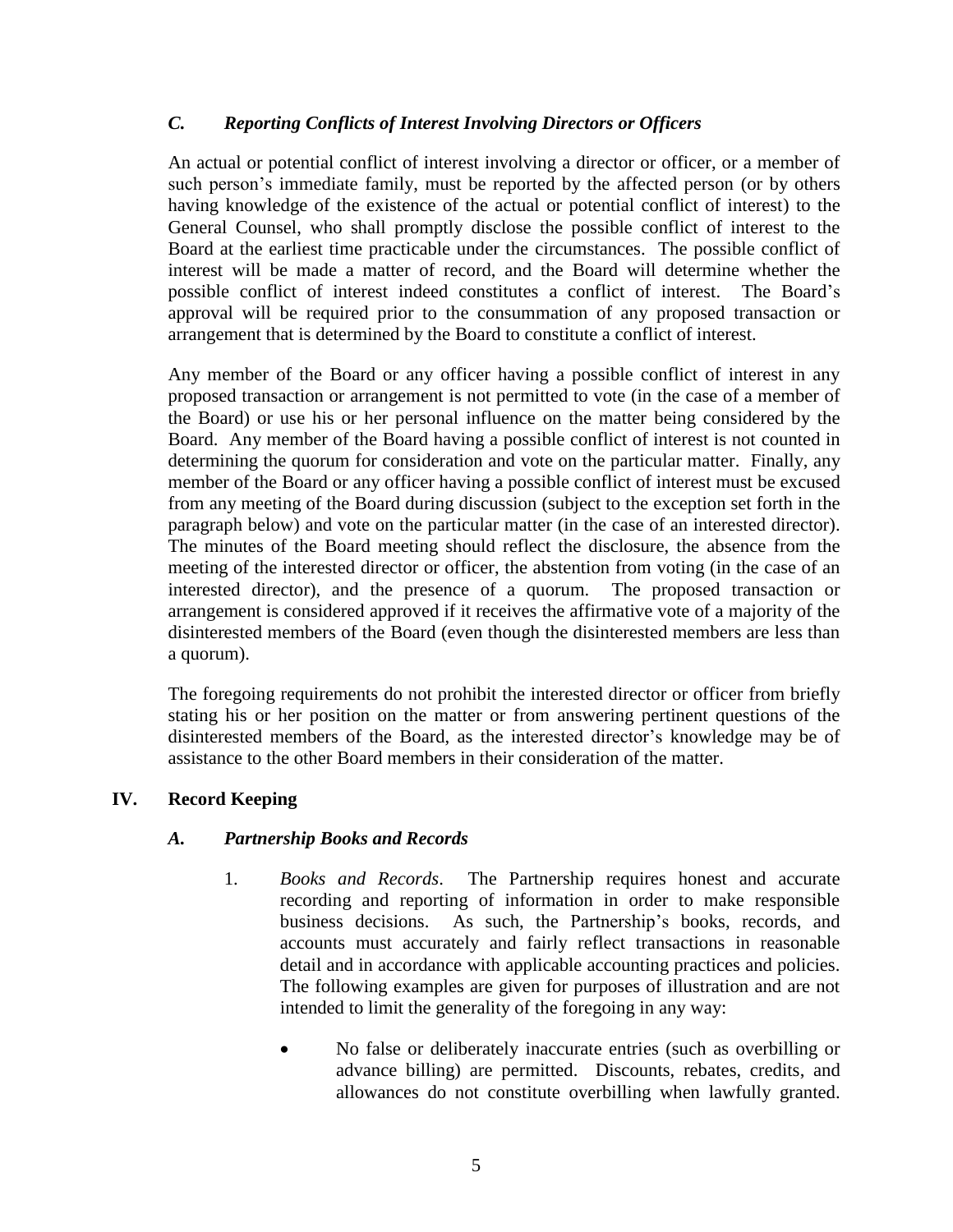The reasons for the grant should generally be set forth in the Partnership's records, including the party requesting the treatment.

- No payment shall be made with the intention or understanding that all or any part of it is to be used for any person other than that described by the documents supporting the payment.
- No undisclosed, unrecorded, or "off-book" funds or assets are permitted.
- No false or misleading statements, written or oral, shall be intentionally made to any internal accountant or auditor or the Partnership's independent registered public accounting firm with respect to the Partnership's financial statements or documents to be filed with the Securities and Exchange Commission (the "**SEC**") or other governmental authority.
- 2. *Internal Accounting Controls.* The principal executive officer and principal financial officer are responsible for implementing and maintaining a system of internal accounting controls sufficient to provide reasonable assurances that:
	- Transactions are executed in accordance with management's general or specific authorization;
	- Transactions are recorded as necessary to: (a) permit the preparation of financial statements in conformity with generally accepted accounting principles or any other applicable criteria and (b) maintain accountability for assets;
	- Access to assets is permitted only in accordance with management's general or specific authorization; and
	- The recorded accountability of assets is compared with the existing assets at reasonable intervals and appropriate action is taken with respect to any differences.
- 3. *Employee Conduct*. No director, officer, or other employee is permitted to willfully, directly or indirectly:
	- Falsify, or cause to be falsified, any book, record, or account of the Partnership;
	- Make, or cause to be made, any materially false or misleading statement or omit to state, or cause another person to omit to state, any material fact necessary in order to make statements made, in light of the circumstances under which the statements were made,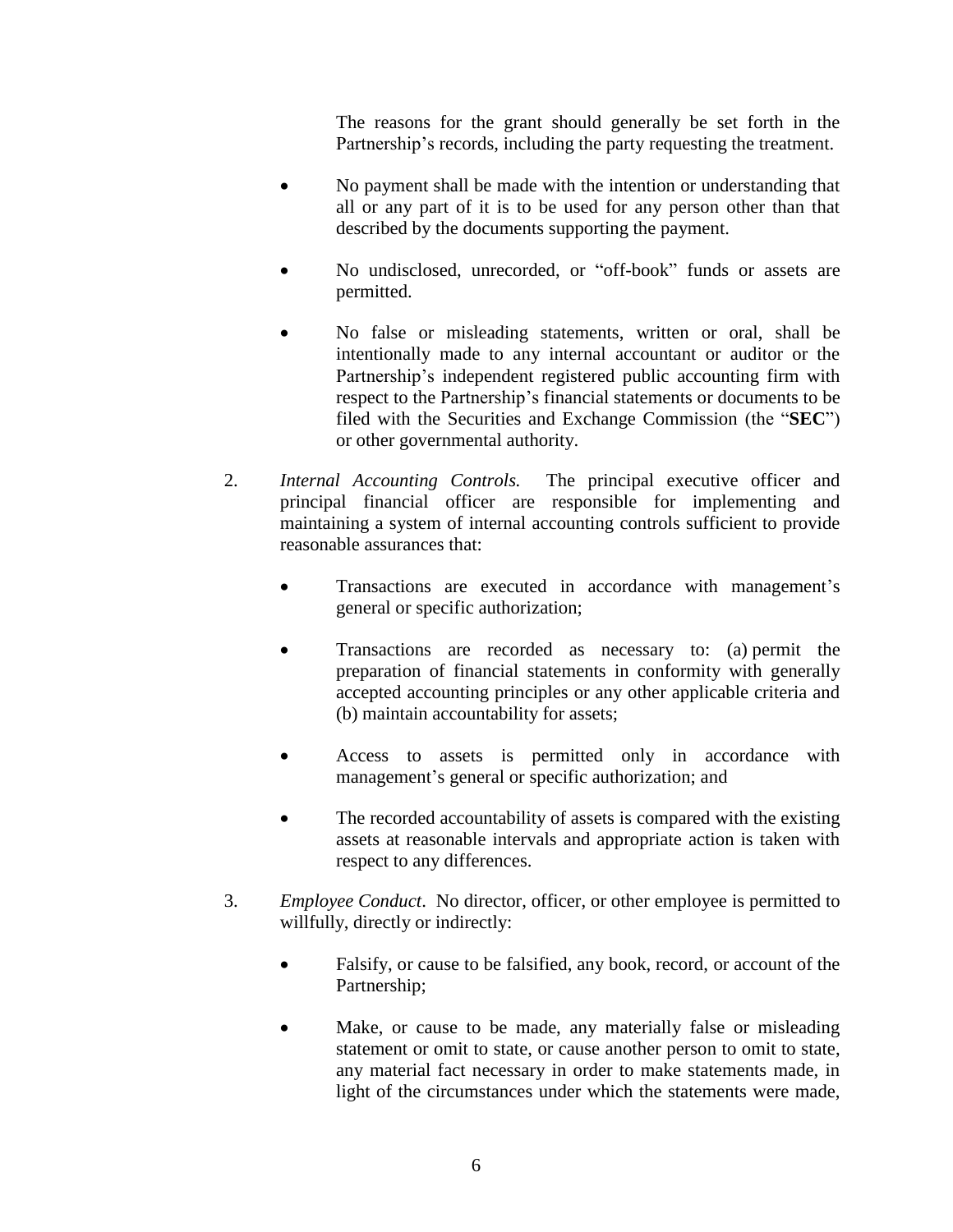not misleading to an accountant in connection with (a) any audit or examination of the Partnership's financial statements or (b) the preparation or filing of any document or report required to be filed by the Partnership with the SEC or other governmental agency; or

 Take any action to fraudulently influence, coerce, manipulate, or mislead the Partnership's independent registered public accounting firm.

Directors, officers, and other employees must exercise reasonable due diligence in order to avoid the events described above. If an employee believes that the Partnership's books and records are not being maintained in accordance with these requirements, the employee should follow the procedures outlined in the Whistleblower Policy.

### *B. Payments of Amounts Due to Customers, Agents, or Distributors*

- 1. *Payments for Third Party Services.* All commission, distributor, or agency arrangements shall be in writing and provide for the services to be performed and for a fee that is reasonable in amount and reasonably related to the services to be rendered.
- 2. *Manner of Payment.* All payments for commissions, discounts, or rebates should be made by check or draft (not by cashier's check or in currency) in the name of the agent, distributor, or customer and should be (a) personally delivered to the payee in the country in which the business was transacted or (b) sent to the payee's business address or designated bank in the country in which the business was transacted.
- 3. *Payments Outside the United States.* When the payee represents in writing or presents a written opinion from a reputable local counsel that a payment outside the country in which the business was transacted does not violate any law of that country, that payment may be permitted upon approval from the principal financial officer or other applicable officer*.*
- 4. *Credit Memoranda.* Credit memoranda are the preferred method of effecting a rebate and generally should be issued to the customer unless check or draft (not a cashier's check or currency) is necessary due to the nature of the transaction. Any check or draft should refer to the sales invoices involved and indicate the amount of discount or rebate and number of units.
- 5. *Accounting Records.* All payments or discounts, rebates, and commissions shall be disclosed in the Partnership's accounting records. Proper documentation of contracts and agreements shall be maintained.
- *C. Foreign Payments*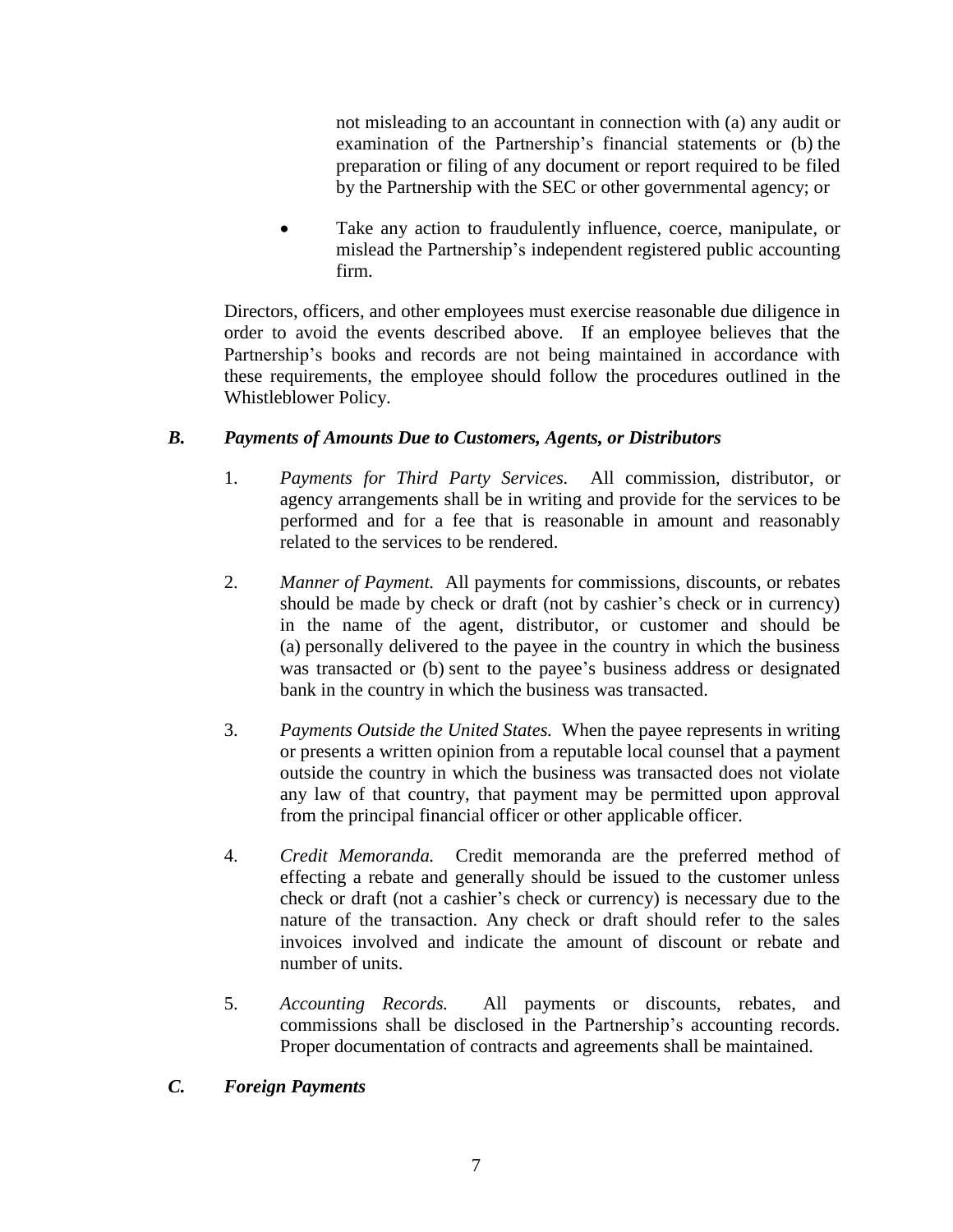The Partnership and all directors, officers, and other employees must comply with the United States Foreign Corrupt Practices Act, which makes it illegal for U.S. companies to win, retain or direct business by offering, paying, or approving payments to foreign government workers, political parties, or their officials. For additional information, please contact the General Counsel.

### **V. Use of Partnership Property and Resources**

### *A. Protection and Proper Use of Partnership Assets*

The use of any Partnership funds or assets for any unlawful or improper purpose is prohibited. All employees should endeavor to protect the Partnership's assets and ensure their efficient use. Theft, carelessness, and waste have a direct impact on the Partnership's profitability. Any suspected incident of fraud or theft should be reported immediately for investigation. Partnership equipment should not be used for nonbusiness related purposes, though incidental personal use may be permitted (such as occasional use of stationery, supplies, copying facilities, or telephone when the cost to the Partnership is insignificant).

The obligation of employees to protect the Partnership's assets includes an obligation to protect the Partnership's proprietary information. Proprietary information includes intellectual property such as trade secrets, patents, trademarks, and copyrights, as well as business, marketing and service plans, databases, records, salary information, and any unpublished financial data and reports. Unauthorized use or distribution of this information violates Partnership policy and could also be illegal and result in civil or criminal penalties.

### *B. Questionable or Improper Payments and Gifts*

- 1. *Payments or Gifts Made.* No payments or gifts from the Partnership's funds or assets shall be made to or for the benefit of a representative of any domestic or foreign government (or subdivision thereof), labor union, or any current or prospective customer or supplier for the purpose of improperly obtaining a desired government action or any sale, purchase, contract, or other commercial benefit. This prohibition applies to direct or indirect payments made through third parties and employees and is also intended to prevent bribes, kickbacks, or any other form of payoff.
- 2. *Payments or Gifts Received.* Directors, officers, and other employees shall not accept payments or gifts of the kinds described in this Section V.
- 3. *Gifts to Government Personnel.* In the United States, nothing of value (for example, gifts or entertainment) may be provided to government personnel unless permitted by law and any applicable regulation. Commercial business entertainment and transportation that is reasonable in nature, frequency, and cost is permitted. Reasonable business entertainment or transportation includes, without limitation, a lunch, dinner, or occasional athletic or cultural event; gifts of nominal value (approximately \$100 or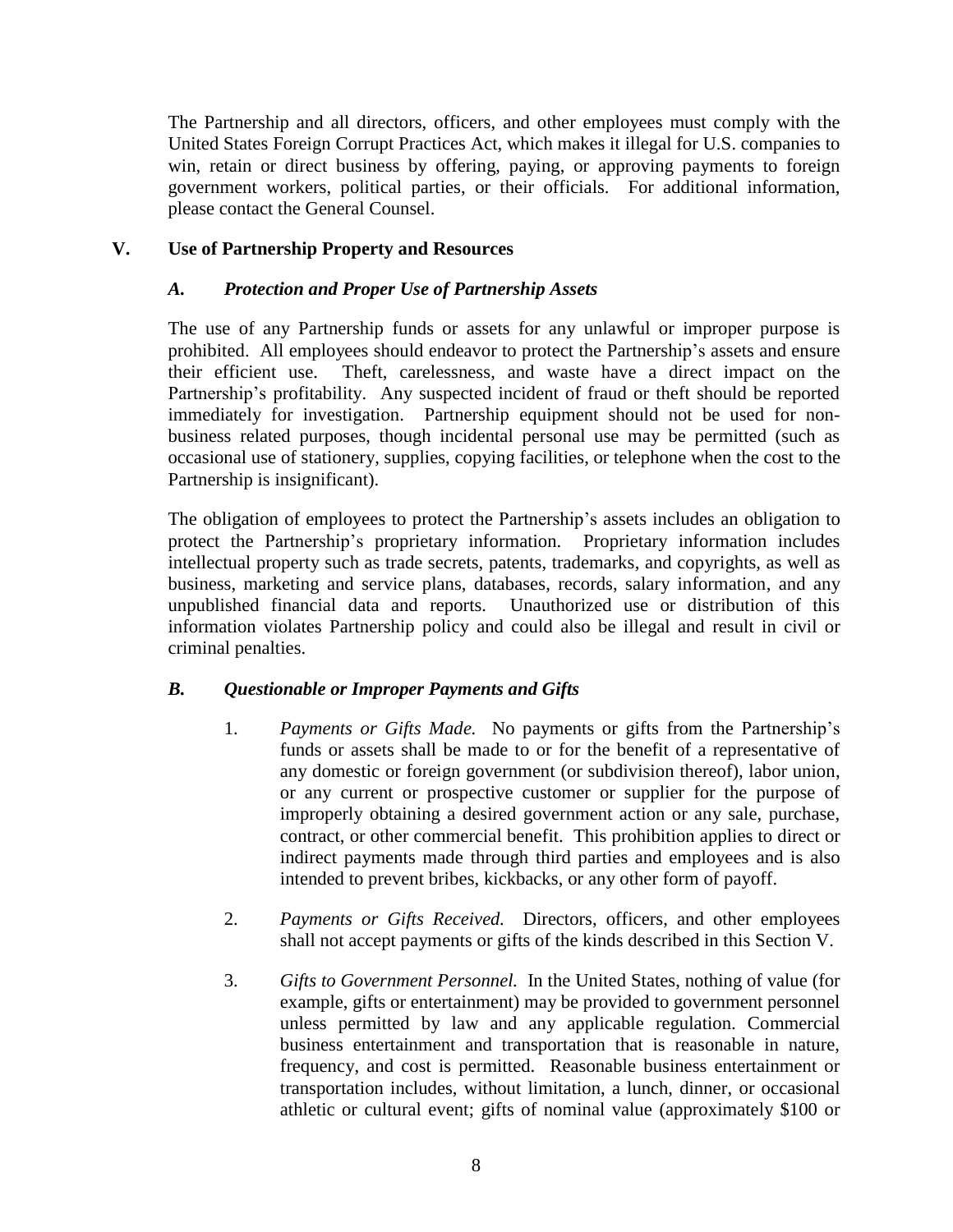less); entertainment at the Partnership's facilities or other authorized facilities; or authorized and reasonable transportation in the Partnership's vehicles. In addition, reasonable business entertainment covers traditional promotional events sponsored by the Partnership.

- 4. *Proper Documentation.* All arrangements with third parties (such as distributors or agents) should be evidenced or memorialized in a written contract, order, or other document that describes the goods or services that are in fact to be performed or provided and should be for reasonable fees or costs.
- 5. *Extension of Credit by the Partnership.* No director, officer, or employee may seek or accept from the Partnership credit, an extension of credit, or the arrangement of an extension of credit in the form of a personal loan. Any personal loan existing at the time of adoption of this Code shall not be materially modified, extended, or renewed.

### *C. Corporate Opportunities*

Unless specifically permitted under the LLC Agreement or the Partnership Agreement, without the written consent of the Board, directors, officers, and other employees are prohibited from taking for themselves an opportunity that is (1) a potential transaction or matter that may be an investment or business opportunity or prospective economic or competitive advantage in which the Partnership could reasonably have an interest or expectancy or (2) discovered through the use of corporate property, information or position. In addition, directors, officers, and other employees are prohibited from using corporate property, information, or position for personal gain and competing with the Partnership directly or indirectly. Directors, officers, and other employees owe a primary duty to the Partnership to advance its legitimate interests when the opportunity to do so arises.

### **VI. Business and Trade Practices**

### *A. Compliance with Laws, Rules, and Regulations (Including Insider Trading Laws)*

1. *Compliance with Laws*. Obeying the law, both in letter and in spirit, is the foundation upon which the Partnership's ethical standards are built. All directors, officers, and other employees must respect and obey the laws of the cities, states, and countries in which the Partnership operates. Although directors, officers, and other employees are not expected to know every law that is applicable to the Partnership, it is important that directors, officers, and other employees know enough to ask questions and seek advice from supervisors, managers, lawyers, or other appropriate personnel if they have any doubt regarding the legality of an action taken, or not taken, on behalf of the Partnership.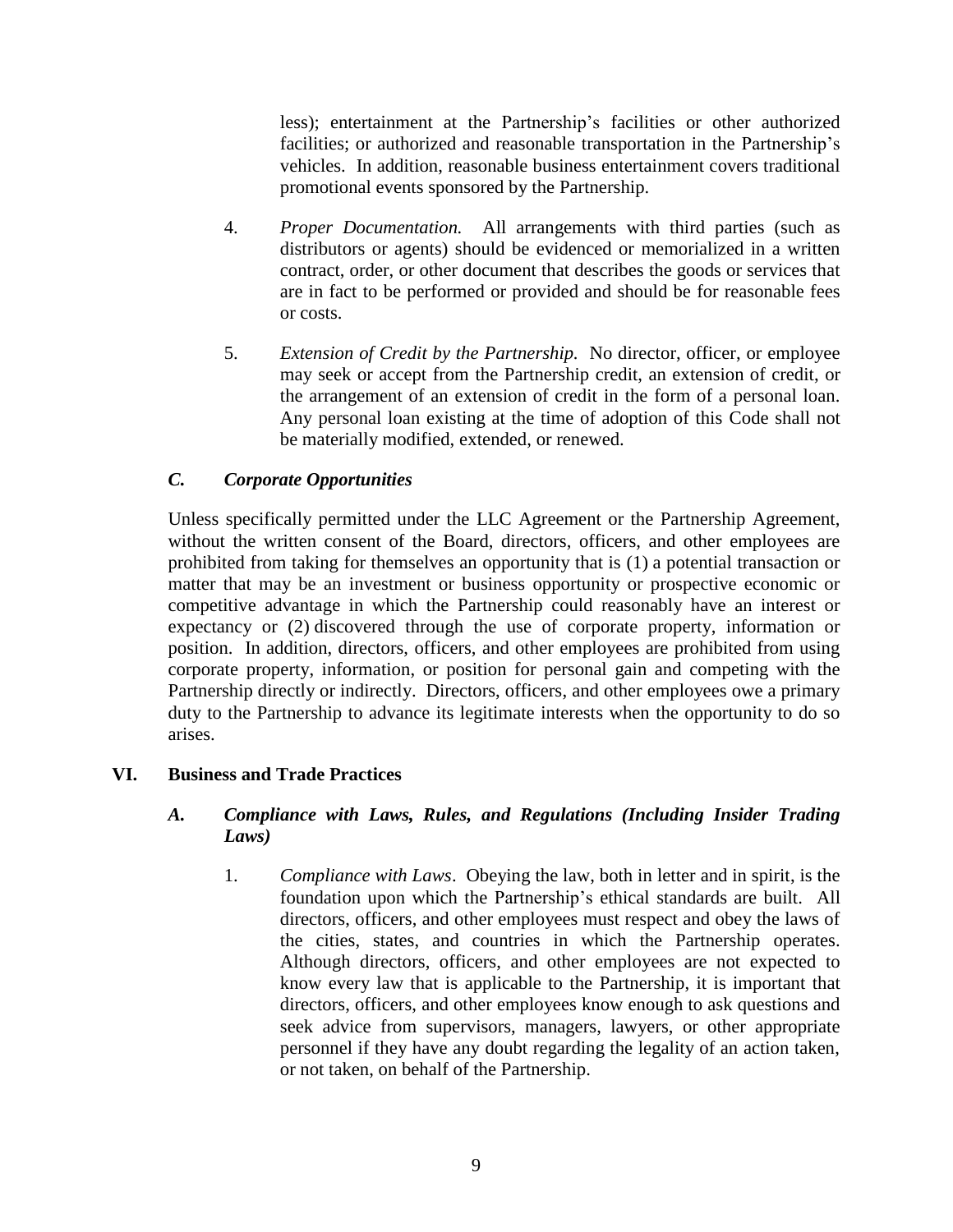- 2. *Insider Trading*. Purchasing or selling, whether directly or indirectly, the Partnership's securities while in possession of material non-public information is both unethical and illegal. Directors, officers, and other employees also are prohibited by law from disclosing material non-public information to others who might use the information to directly or indirectly place trades in the Partnership's securities. Directors, officers, and other employees also shall not recommend the purchase or sale of the Partnership's securities. All directors, officers, and other employees shall comply with the Insider Trading Policy.
- 3. *Section 16 Reporting*. Pursuant to Section 16 of the Securities Exchange Act of 1934, as amended, most purchases or sales of the Partnership's securities by directors, executive officers, and 10% unitholders must be disclosed within two business days of the transaction. Directors, officers, and other employees who are subject to these reporting requirements must comply with the Short-Swing Trading and Reporting Policy.

### *B. Fair Dealing*

Directors, officers, and other employees should endeavor to deal fairly with the Partnership's customers, suppliers, competitors, and employees. No director, officer, or other employee should take unfair advantage of anyone through manipulation, concealment, abuse of privileged information, misrepresentation of material facts, or any other practice involving unfair dealing.

#### *C. Confidentiality*

Directors, officers, and other employees shall maintain the confidentiality of information entrusted to them by the Partnership or its customers, except when disclosure is authorized or legally mandated. Confidential information includes all non-public information that, if disclosed, might be of use to competitors or harmful to the Partnership or its customers. Confidential information also includes written material provided and information discussed at all meetings of the Board or any committee thereof and all information that is learned about the Partnership's suppliers and customers that is not in the public domain. The obligation to preserve confidential information continues even after employment or agency with the Partnership ends. Any documents, papers, records, or other tangible items that contain trade secrets or proprietary information are the Partnership's property.

### *D. Health, Safety, and Environmental Policy*

The Partnership is committed to conducting its business in compliance with applicable health, safety, and environmental laws, rules, and regulations in a manner that has the highest regard for the health and safety of human life and the environment. Each employee has the responsibility for maintaining a healthy, safe, and environmentallyfriendly workplace by following health, safety, and environmental laws, rules, and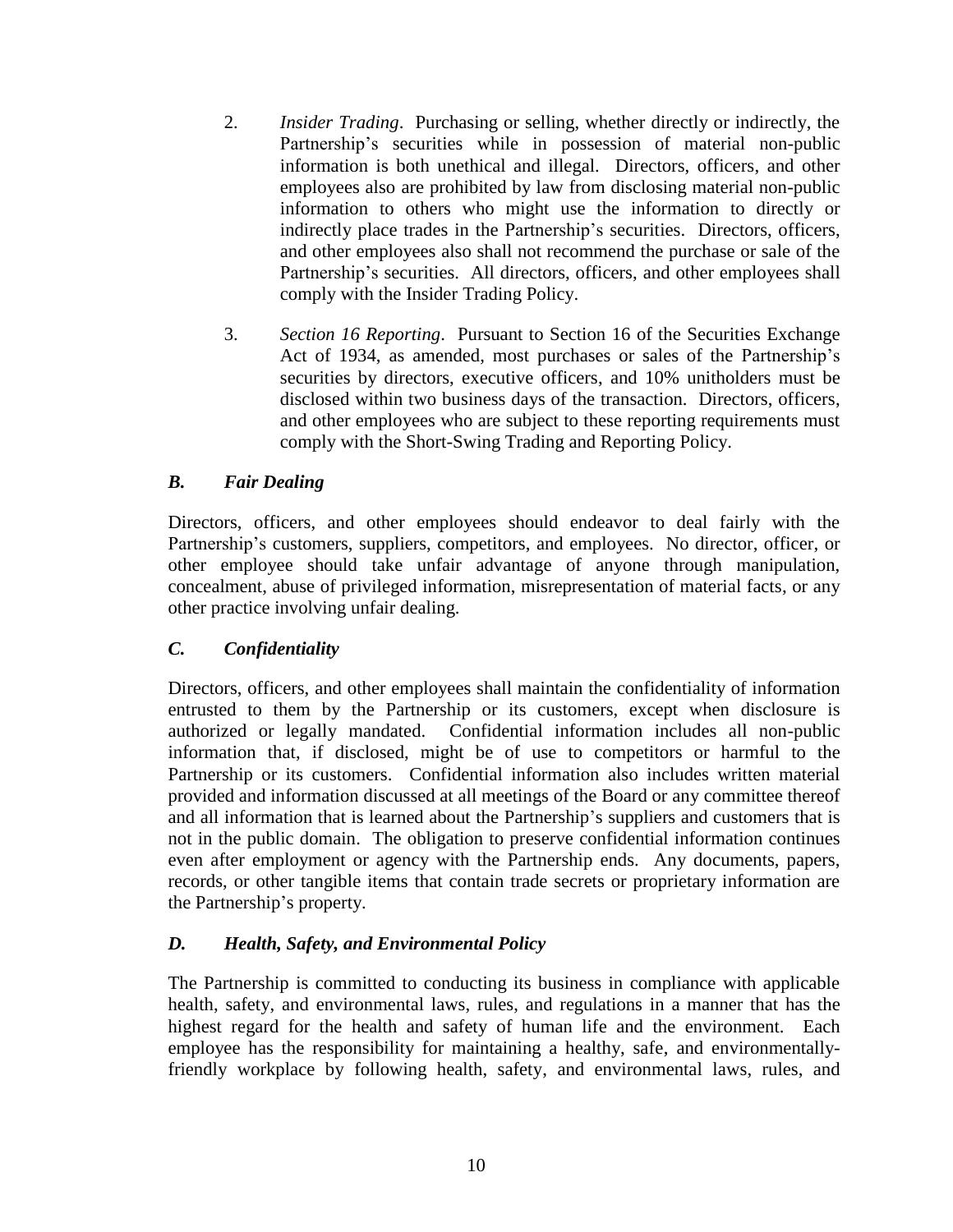regulations and reporting accidents, injuries, and unsafe equipment, practices, or conditions.

Directors, officers, and other employees should be aware that health and safety laws may provide for significant civil and criminal penalties against individuals and the Partnership for the failure to comply with applicable requirements. Accordingly, each director, officer, and other employee must comply with all applicable safety and health laws, rules, and regulations, including occupational safety and health standards.

Directors, officers, and other employees should be aware that environmental laws may provide for significant civil and criminal penalties against individuals and/or the Partnership for failure to comply with applicable requirements. Accordingly, each director, officer, and other employee must comply with all applicable environmental laws, rules, and regulations.

Employees should report to work in a condition allowing them to perform their duties free from the influence of drugs, alcohol, or other controlled substances. The use of illegal drugs in the workplace will not be tolerated.

Violence and threatening behavior are not permitted.

### *E. Retention of Documents and Records*

It is the Partnership's policy to cooperate with all governmental investigative authorities. Each director, officer, and other employee shall retain any record, document, or tangible object of the Partnership that is known to be the subject of an investigation or litigation.

It is a violation of this Code for any director, officer, or other employee to knowingly alter, destroy, mutilate, conceal, cover up, falsify, or make a false entry in any record, document, or tangible object with the intent to impede, obstruct, or influence the investigation or proper administration of any matter within the jurisdiction of any state, federal department, or agency or any bankruptcy, or in relation to or contemplation of any such matter or case.

### **VII. Preparation and Certification of 1934 Act Reports**

### *A. Internal Control Report*

Once and as required, the Partnership's Annual Report on Form 10-K shall contain an internal control report that (1) states the responsibility of management for establishing and maintaining an adequate internal control structure and procedures for financial reporting; (2) contains an assessment, as of the end of the Partnership's most recent fiscal year, of the effectiveness of the Partnership's internal control structure and procedures for financial reporting; (3) includes a statement that the Partnership's independent registered public accounting firm has issued a report on the Partnership's internal controls and procedures for financial reporting; (4) includes the report of the Partnership's independent registered public accounting firm; and (5) otherwise complies with Section 404 of the Sarbanes-Oxley Act of 2002 and the rules promulgated thereunder by the SEC.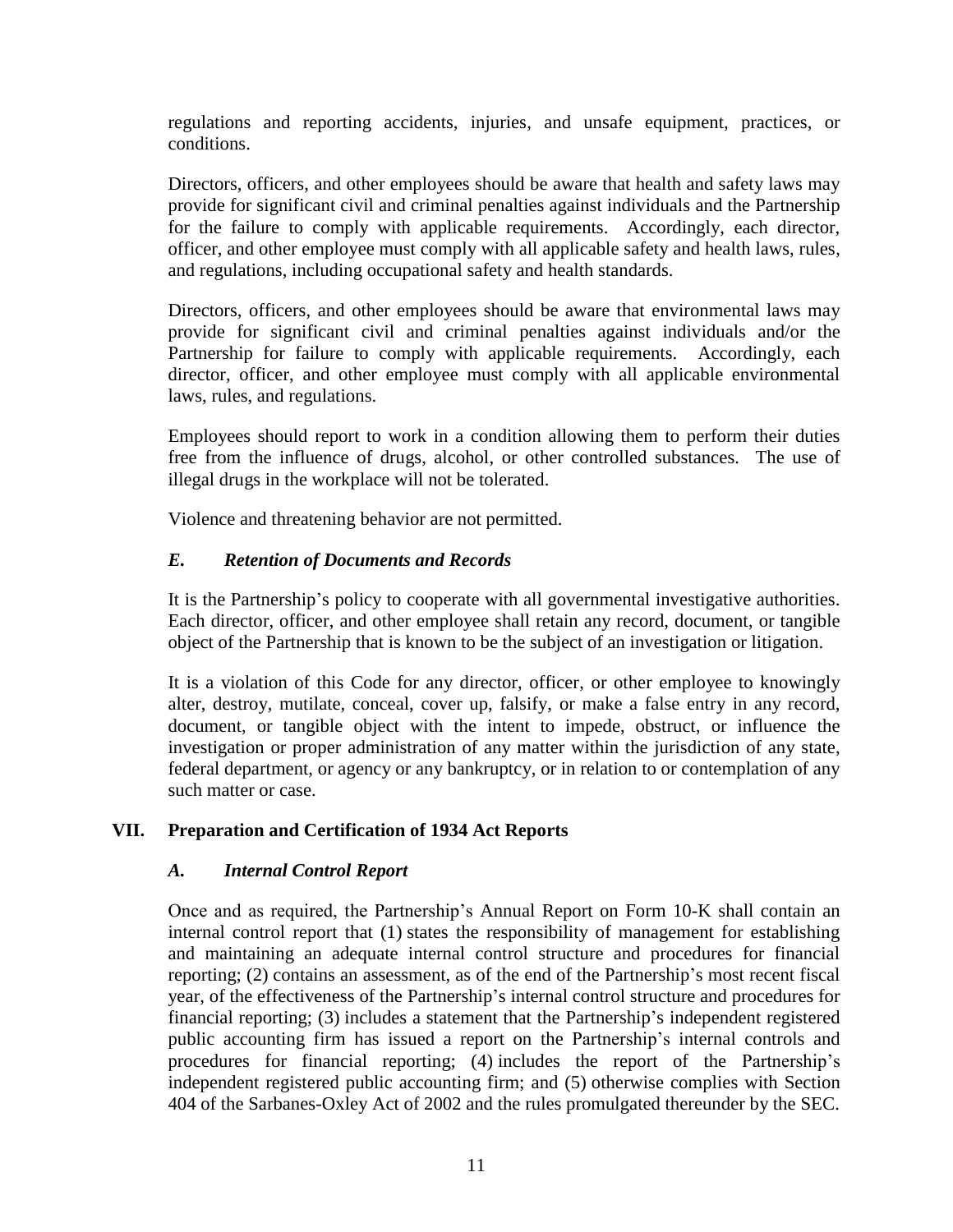## *B. Disclosure Controls*

It is the Partnership's policy to promote full, fair, accurate, timely, and understandable disclosure in reports and documents that the Partnership files with, or submits to, the SEC and in other public communications made by the Partnership.

### *C. Certifications*

The principal executive officer and principal financial officer shall make the certifications required by Section 302 and Section 906 of the Sarbanes-Oxley Act of 2002, the text of which are set forth in Item  $601(b)(31)$  and  $(32)$  of Regulation S-K promulgated by the SEC.

### **VIII. Employment Practices and Work Environment**

### *A. Employee Relations*

All directors, officers, and other employees, regardless of position, shall do their best to work together to meet the following objectives:

- Respect each employee, worker, and representative of customers, suppliers, and contractors as an individual, showing courtesy and consideration and fostering personal dignity;
- Make a commitment to and demonstrate equal treatment of all employees, workers, customers, suppliers, and contractors without regard to race, color, gender, religion, age, national origin, citizenship status, military service or reserve or veteran status, sexual orientation, or disability;
- Provide a workplace free of harassment of any kind, including on the basis of race, color, gender, religion, age, national origin, citizenship status, military service or reserve or veteran status, sexual orientation, or disability;
- Provide and maintain a safe, healthy, and orderly workplace; and
- Assure uniformly fair compensation and benefit practices that will attract, reward, and retain quality employees.

In addition to the objectives set forth above, members of the management team are expected to:

- Use good judgment and exercise appropriate use of their influence and authority in their interactions with employees, customers, suppliers, contractors, and partners; and
- Keep other employees generally informed of the Partnership's policies, plans, and progress through regular communications.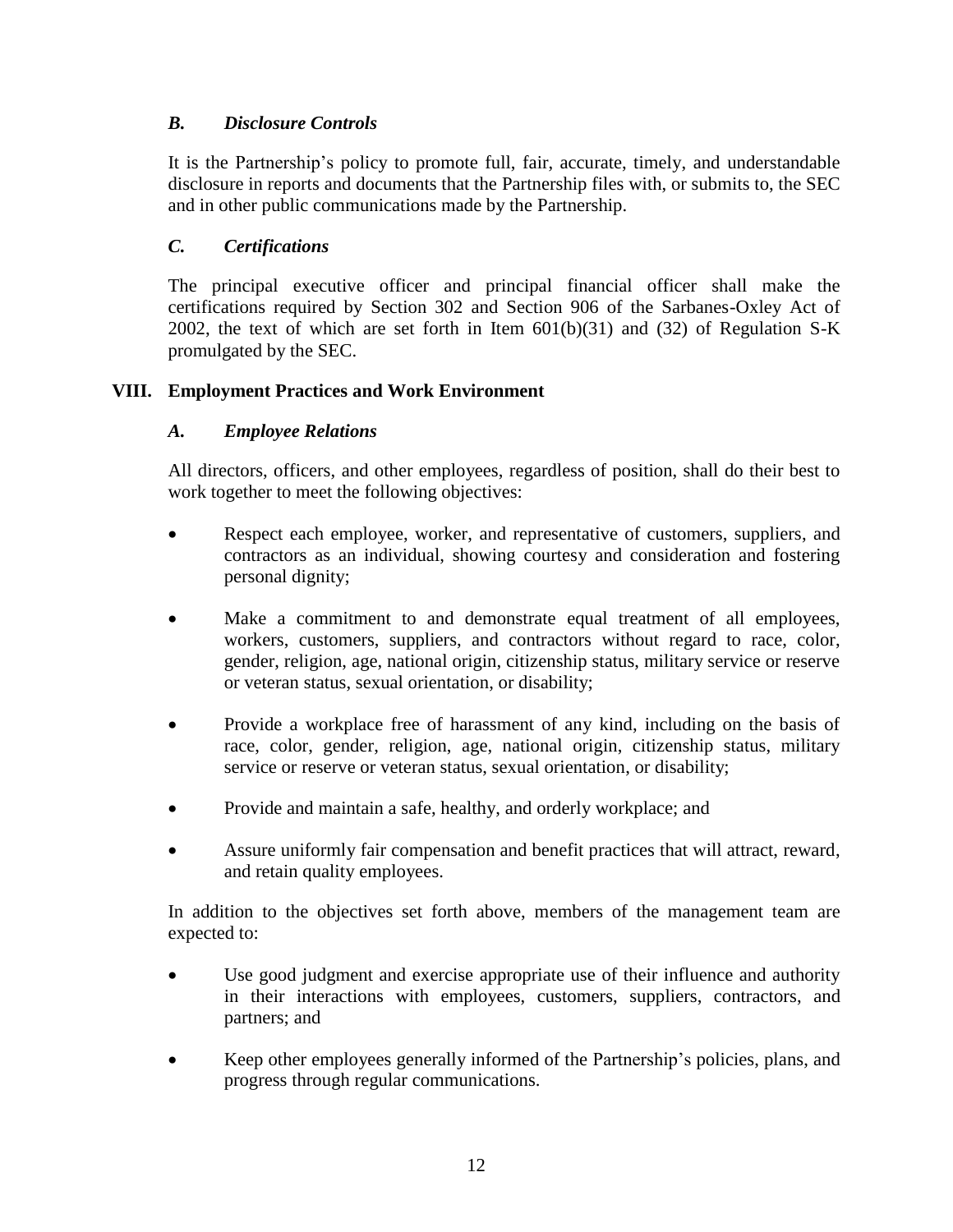## *B. Non-Discrimination Policy*

The Partnership values the diversity of its employees and is committed to providing an equal opportunity in all aspects of employment to all employees without regard to race, color, gender, religion, age, national origin, citizenship status, military service or reserve or veteran status, sexual orientation, or disability. Directors, officers, and other employees should use reasonable efforts to seek business partners for the Partnership that do not discriminate in hiring or in their employment practices, and who make decisions about hiring, salary, benefits, training opportunities, work assignments, advancement, discipline, termination, and retirement solely on the basis of a person's ability to perform the tasks required by their position.

# *C. Freedom of Association*

The Partnership recognizes and respects the right of employees to exercise their lawful rights of free association, including joining or electing not to join any association. The Partnership expects its business partners to also adhere to these principles.

# *D. Disciplinary Practices*

The Partnership will not condone any type of harassment, abuse, or punishment, whether corporal, mental, or physical, of an employee by a director, officer, or other employee or any partner, customer, or supplier of the Partnership.

# **IX. Political Contributions**

# *A. Federal Elections*

The Partnership encourages the personal and financial participation of its directors, officers, and other employees in federal, state, and local elective processes. Due to federal election law restrictions, the Partnership does not make any direct contribution or expenditure to a candidate or candidate's campaign in any federal election. Although there are exceptions, most states impose similar restrictions on the use of partnership funds to influence state elections.

# *B. Political Contributions in U.S. Elections*

It is the Partnership's policy not to make direct or indirect political contributions in support of any party or candidate in any U.S. election, whether federal, state, or local, except as stated above. For the purposes of this policy, the purchase of tickets for dinners, advertising in political program booklets, use of the Partnership's duplicating facilities, compensated employee activity, employee contributions reimbursed through expense accounts, and similar donations in kind are considered political contributions. These are merely examples of political contributions, and the preceding list is not intended to be exhaustive.

# *C. Political Contributions in State and Local Elections*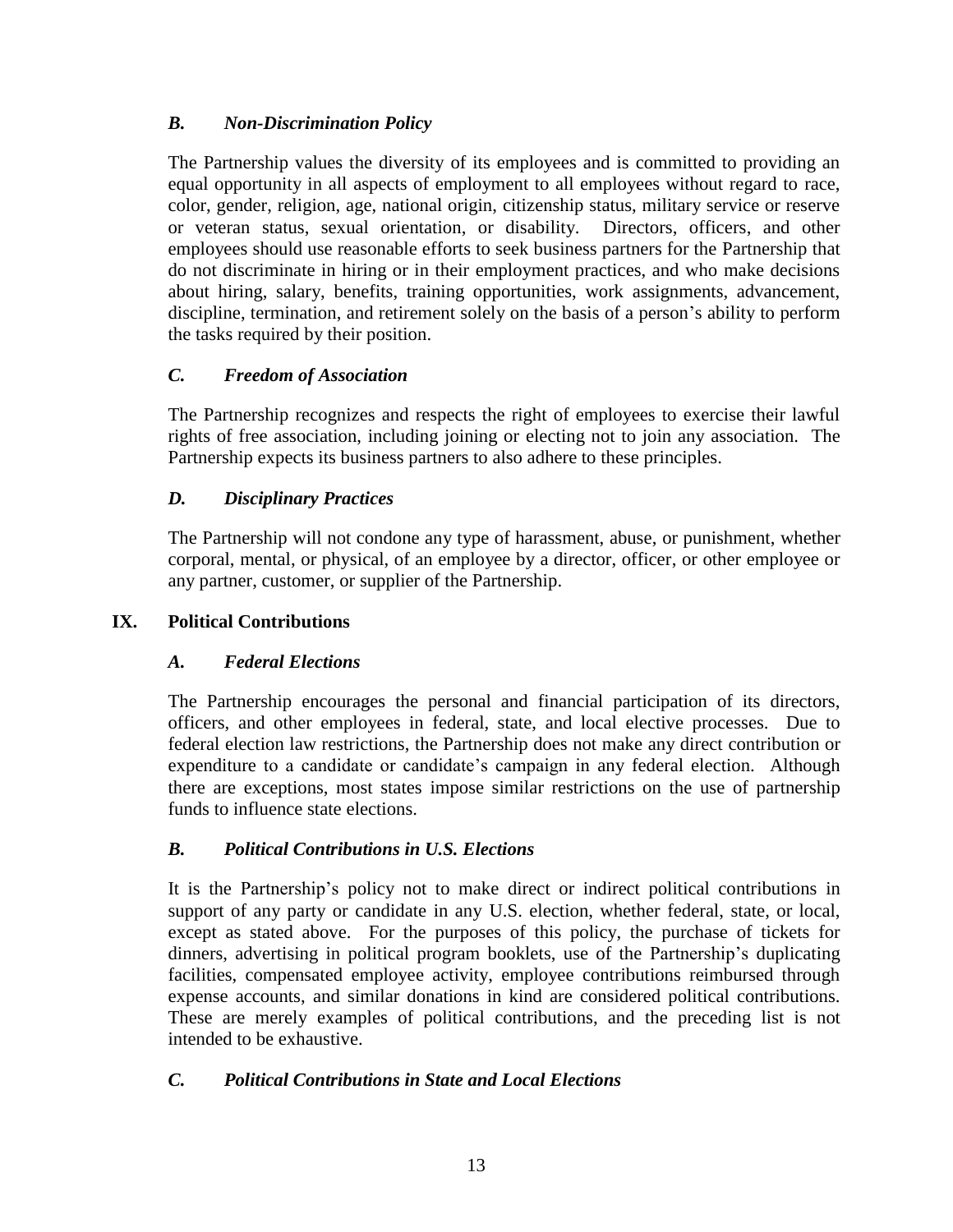The Partnership may on occasion contribute to state and local office candidate committees and to state and local initiatives or referendum campaigns where the Partnership's interests are directly involved and where permitted by state and local law. Proposed political contributions require a brief description of the purpose of the proposed contribution and a written legal opinion that confirms that the proposed contribution is lawful under all applicable laws. The documentation for proposed contributions shall be approved in advance by the principal executive officer or the Chairman of the Board to ensure full compliance with applicable state and local regulations and reporting requirements.

### *D. Political Action Committees*

To the extent permitted by law, the Partnership's resources may be used to establish and administer a political action committee or separate segregated fund. All proposed activities shall be submitted for review and approval by the Board prior to their implementation.

### *E. Foreign Elections*

In countries where partnership political contributions are permitted by law and encouraged by local custom, contributions may be appropriate and are permitted where approved by the proper officer and the Board.

### **X. Reporting Violations**

The Partnership proactively promotes ethical behavior.

Directors, officers, and other employees should report violations of applicable laws, rules, and regulations (including, without limitation, the listing requirements of the New York Stock Exchange ("**NYSE**")), this Code or any other code, policy, or procedure of the Partnership (including, without limitation, the Financial Code of Ethics) to appropriate personnel or follow the procedures outlined in the Whistleblower Policy.

Directors, officers, and other employees are expected to cooperate in internal investigations of misconduct.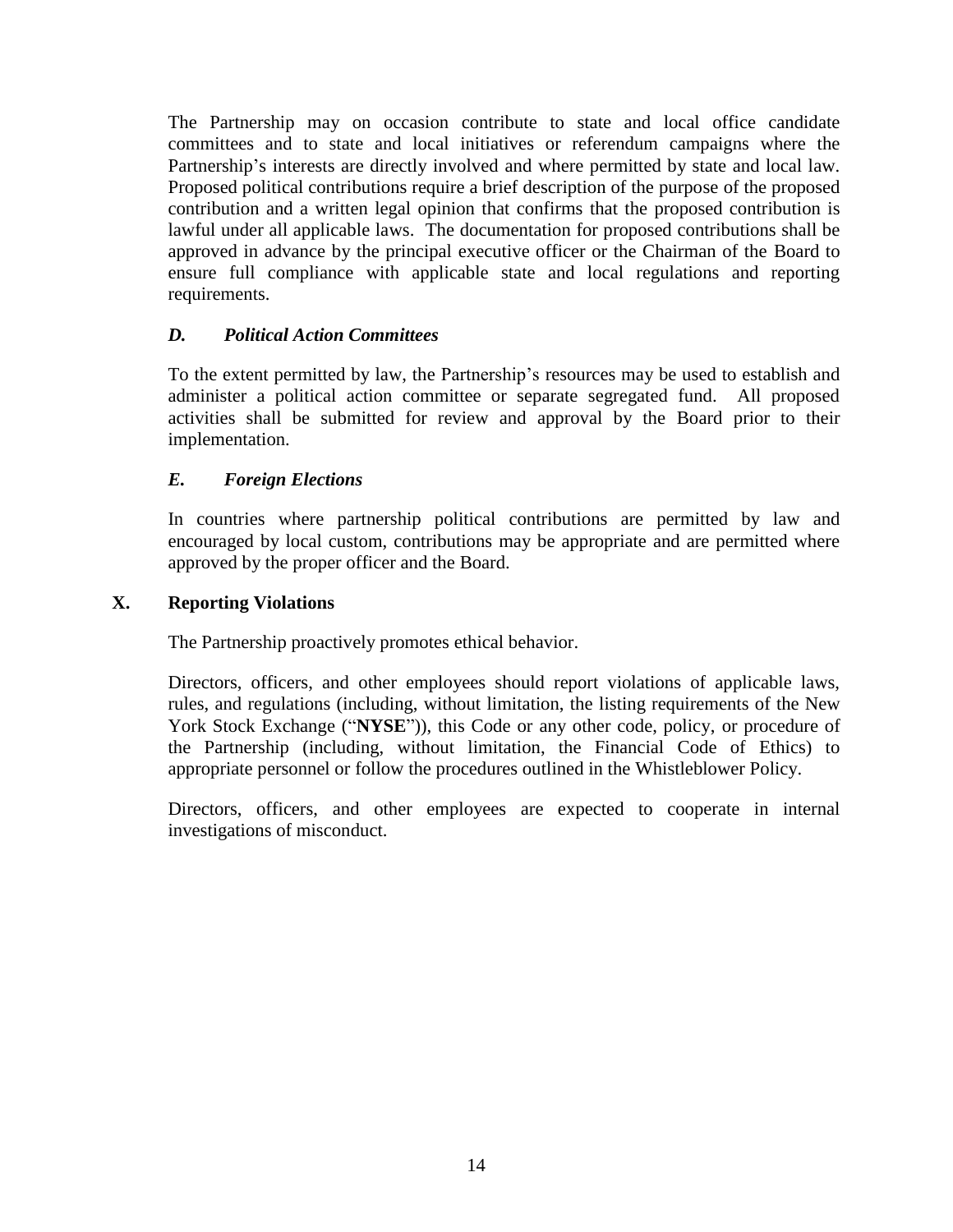#### **XI. Waivers of this Code**

Any waiver of a provision of this Code may be made only by the Board or a committee thereof. Any waiver for directors or executive officers will be promptly disclosed if and as required by law and the listing requirements of the NYSE.

#### **XII. Amendments to this Code**

Any amendment to this Code shall be made only by the Board. If an amendment to this Code is made, appropriate disclosure will be made in accordance with legal requirements and the listing requirements of the NYSE.

#### **XIII. Posting Requirement**

The Partnership shall post this Code on the Partnership's website as required by applicable rules and regulations. In addition, the Partnership shall disclose in its proxy statement for its annual meeting of unitholders that a copy of this Code is available both in print to any unitholder who requests it and on the Partnership's website, which address the Partnership shall provide.

\* \* \*

*This document states a policy of the Partnership and is not intended to be regarded as the rendering of legal advice.*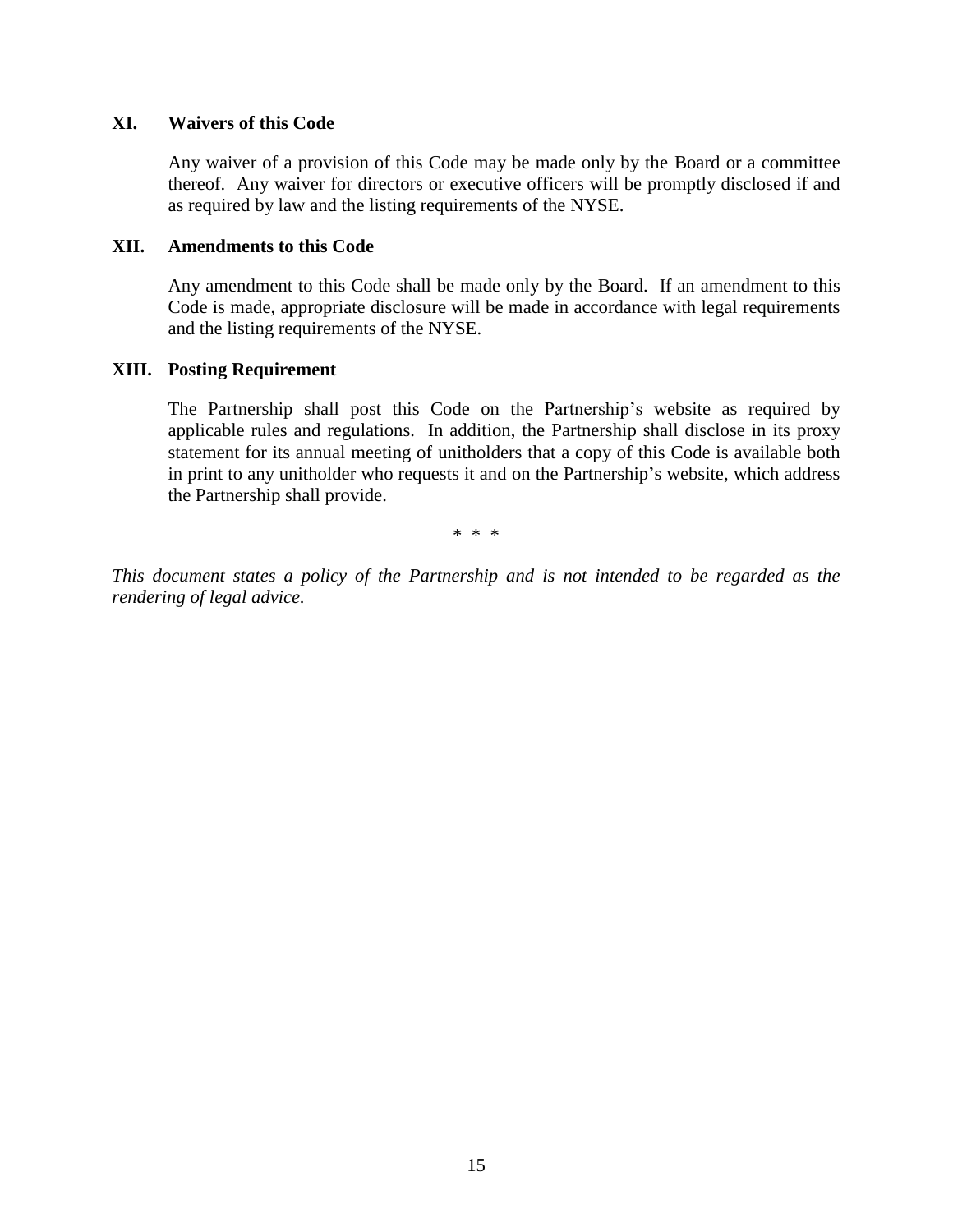#### **ANNEX A CODE OF BUSINESS CONDUCT AND ETHICS CERTIFICATION**

I have read and understand the Code of Business Conduct and Ethics (the "**Code**") of Black Stone Minerals GP, L.L.C. (the "**General Partner**"), the general partner of Black Stone Minerals, L.P. (collectively with the General Partner and its other subsidiaries, the "**Partnership**"). I agree that I will comply with the policies and procedures set forth in the Code. I understand and agree that, if I am an employee of the Partnership, my failure to comply in all respects with the Partnership's policies, including the Code, is a basis for termination for cause of my employment.

In addition, I agree to promptly submit a written report to the General Counsel describing any circumstances in which:

- 1. I have reasonable basis for belief that a violation of the Code by any person has occurred;
- 2. I have, or any member of my family has or may have engaged in any activity that violates the letter or the spirit of the Code;
- 3. I have, or any member of my family has or may have an interest that violates the letter or the spirit of the Code; and
- 4. I or any member of my family may be contemplating an activity or acquisition that could be in violation of the Code.

I am unaware of any violations or suspected violations of the Code by any employee except as described below or on the attached sheet of paper. (If no exceptions are noted, please check the space provided below.)

\_\_\_\_\_ No exceptions

To the best of my knowledge and belief, neither I nor any member of my family has any interest or affiliation or has engaged in any activity that might conflict with the Partnership's interest, except as described below or on the attached sheet of paper. (If no exceptions are noted, please check the space provided below.)

\_\_\_\_\_ No exceptions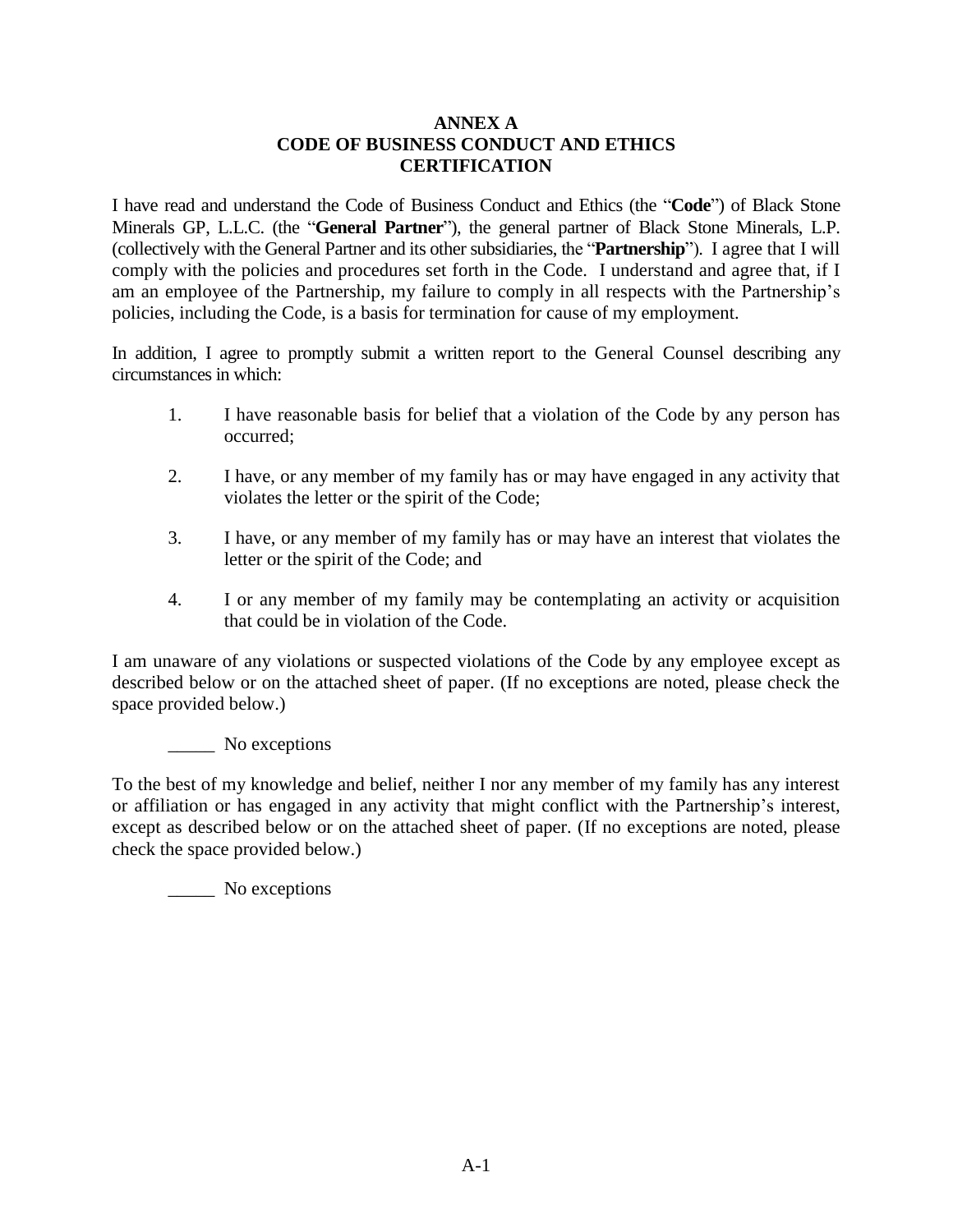I am aware that this signed Certification will be filed with my personal employment records.

**Signature** 

Type or Print Name

\_\_\_\_\_\_\_\_\_\_\_\_\_\_\_\_\_\_\_\_\_\_\_\_\_\_\_\_\_\_\_\_\_\_\_\_\_\_

\_\_\_\_\_\_\_\_\_\_\_\_\_\_\_\_\_\_\_\_\_\_\_\_\_\_\_\_\_\_\_\_\_\_\_\_\_\_

\_\_\_\_\_\_\_\_\_\_\_\_\_\_\_\_\_\_\_\_\_\_\_\_\_\_\_\_\_\_\_\_\_\_\_\_\_\_

Date